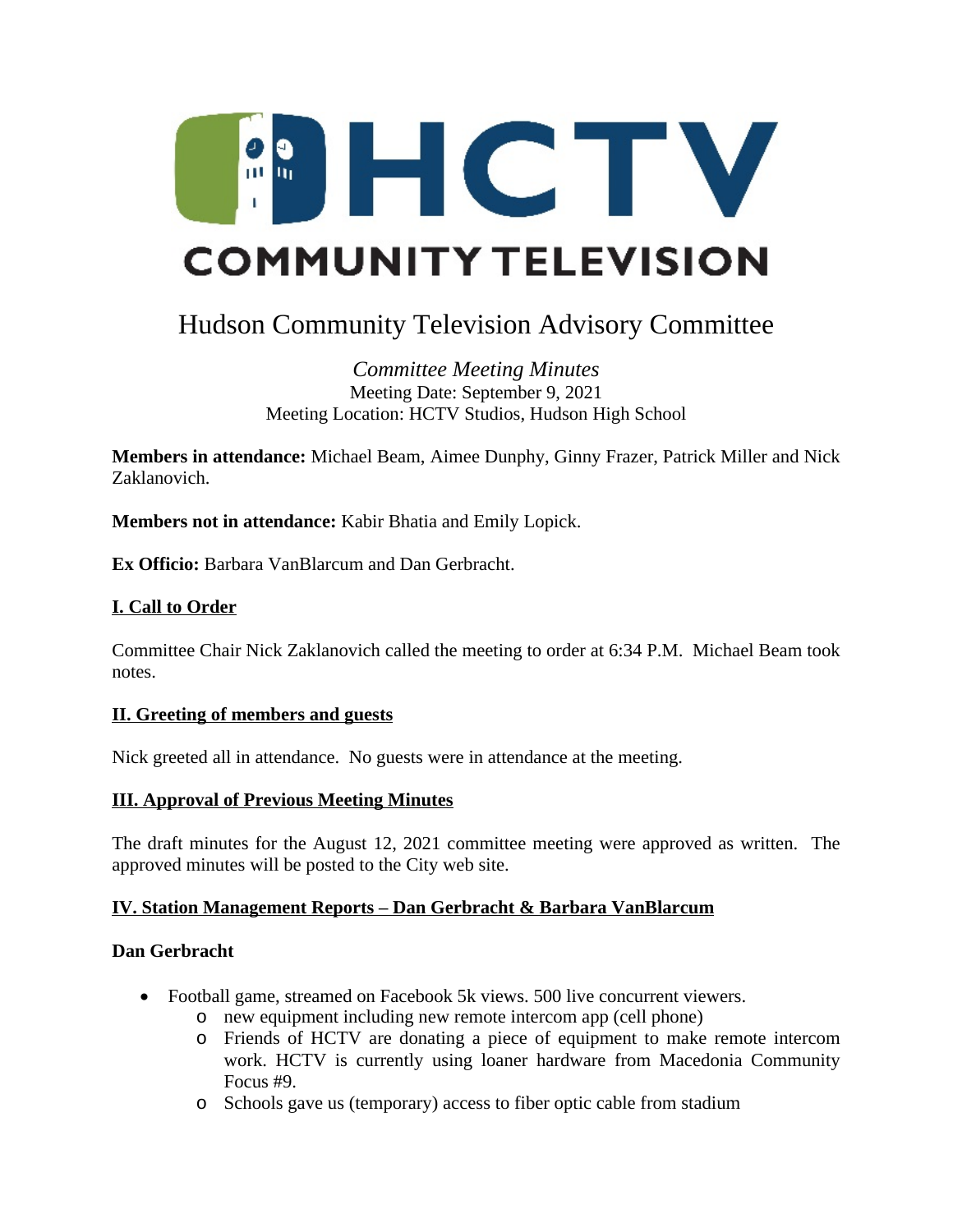- Volleyball games airing with robot cameras
- Studio IP system setup for remote interviews (zoom)
- Hudson Headlines: School bus safety & Celebrate Hudson, working on Hudson Works
- Vimeo Report: Memorial Day, Independence Day, Hudson Headlines, Police Dept., Celebrate Hudson are most streamed. Devices used for accessing our archived videos are phones, iPads, iPads, computers.

## **Barbara VanBlarcum**

## **HCTV Programming notes**

HCTV:

- Concerts on the Green: WR Community Band, Liverpool Lads
- Chalk Fest 2021
- Good Day in Hudson: August: Peg's Foundation; Sept.: Elizabeth Slagle & Bach twins
- HHS Explorer Football Preview
- Celebrate Hudson: Concerts, Highlights, Parade
- 2 Hudson Headlines

#### Public Access:

- $\bullet$  4 Forum 360s
- Solstice Flutes by Brian Suntken
- $\bullet$  4 Rotary Club of Hudson (now starting the HBOE & Council candidates)
- Hudson Montessori School Conservatory of Music recital
- 2 North of 60: HFD Seniors; Genealogy
- Mia Censoprano (HHS Senior): GSA Gold Award
- Phun Phacts @ the Pharmacy: Vaccine updates
- Friends of Hudson Parks: Geocache by Nick & Allyn

#### Acquired:

- Cleveland Restoration Society: Heritage Home Program "Rehab 101"
- $\bullet$  8 City Club of Cleveland forums
- $\bullet$  5 Hudson Library & Historical Society author talks
- HHS vs Twinsburg Football
- $\bullet$  2 Vlada's: Cooking for Kids

#### **Other**:

- Received a \$1500 grant from Hudson Rotary Club for remote cameras, movable cameras for auditorium, waterproof cameras.
- Got a call from a community member via the QR Code on the van
- Channel 1023 (Bulletin Board): might we use this channel to show some live games?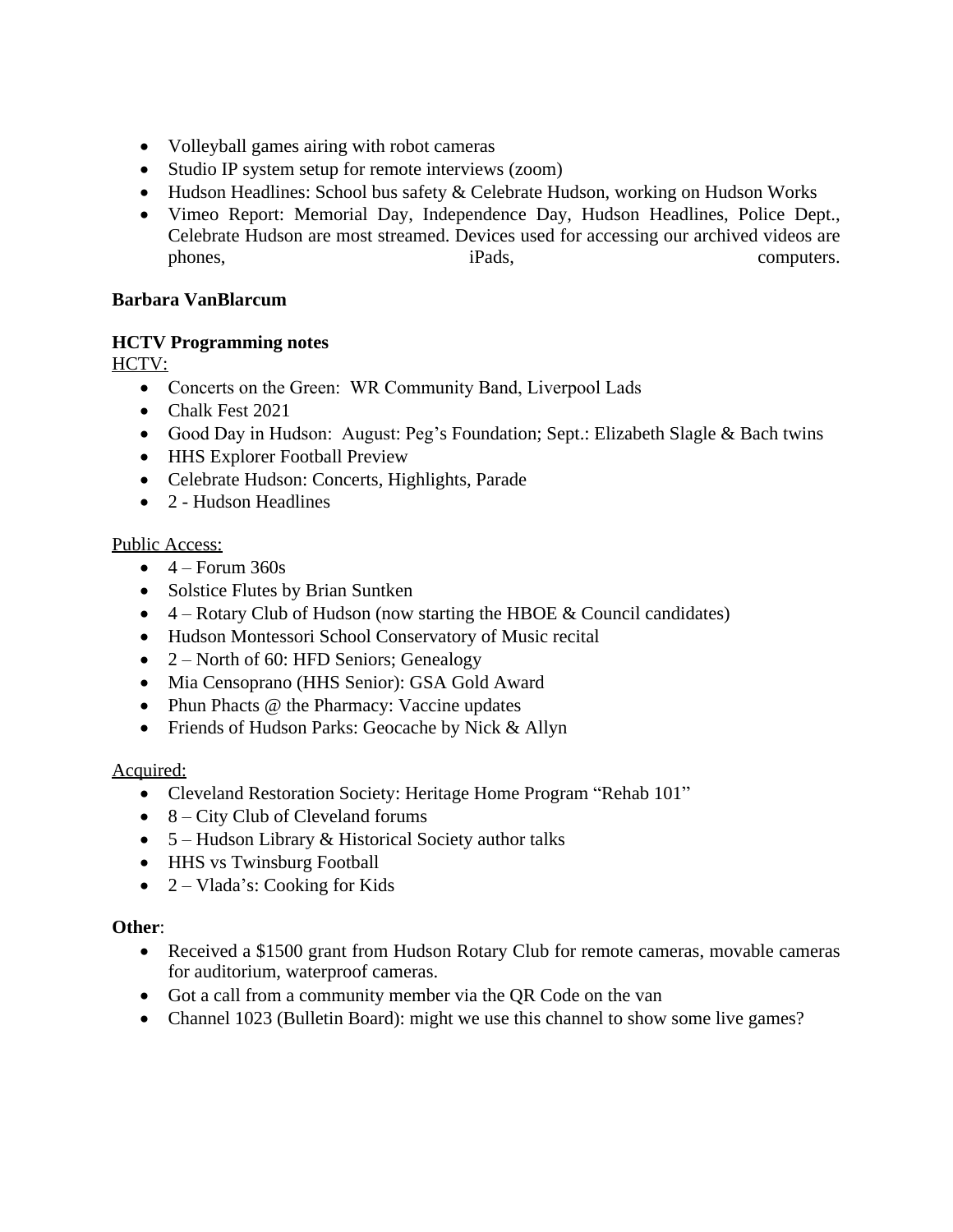## **<u>V.** Discussion on possible changes to the station operation rules – All.</u>

3 suggested item changes:

- 1. Program hand-in day (need to move this up from Wednesday to Tuesday)
- 2. Revise for sub-user authorize form
- 3. Add a rule to state that you must live or work in Hudson

Draft language to be proposed and potentially voted on next month.

# **VI. "Friends of HCTV" update – All**

- Fleet Response is underwriting the halftime HHS football coverage ("Fleet Response" halftime show")
- Friends received a verbal commitment to underwrite slow-motion replays in the last football game
- Gary sent corporate underwriting letters to local companies, as recommended by Jim Stifler
- \$75 spent to e-mail all Hudson Chamber of Commerce members for underwriting
- Friends will be buying previously mentioned equipment (cell intercom link)
- Ginny is suggesting writing a Friends-sponsored Hudson Community Foundation project grant, potentially a 2003 Hudson flood program grant or HCTV equipment needs
- Van wrap was covered by 2 anonymous donors in combination with a Facebook funding effort

## **VII. Alliance for Community Media update – Nick Zaklanovich**

Nick commented on the discussions during the Alliance for Community Television virtual policy call for September 2, 2021.

The United States Court of Appeals for the Sixth District rejected the three petitions for reconsideration on the court's ruling in the lawsuit of the City of Eugene, OR vs. FCC, the challenge to the FCC's 621 Order. As is usually the case, no justification on the rejection of the appeals requests was offered by the Court.

The parties are now considering their next steps, which could include a request for a writ of certiorari to the Supreme Court of the United States. By the court rules, the cert request is only granted when four of the nine justices vote to accept the cert request and that usually only happens when the lower court have ruled in different ways on a case. Since the sixth district ruling was the only ruling in the case, it is very doubtful that the cert request will be granted by Supreme Court.

However, the First District court, seated in Boston ruled on the same day in the case of NCTA – the Internet & Television Association v. Frye which in a case brought by the NCTA, which is the lobby organization for the cable industry against the Attorney General of the State of Maine, Aaron Frye. The NCTA sued over regulations enacted by Maine regarding cable service in the state. Issues included: the placement of PEG channels on cable systems with the broadcast channels (digital Siberia), the requirement to air PEG channels in HD, if so provided and channel guide access.